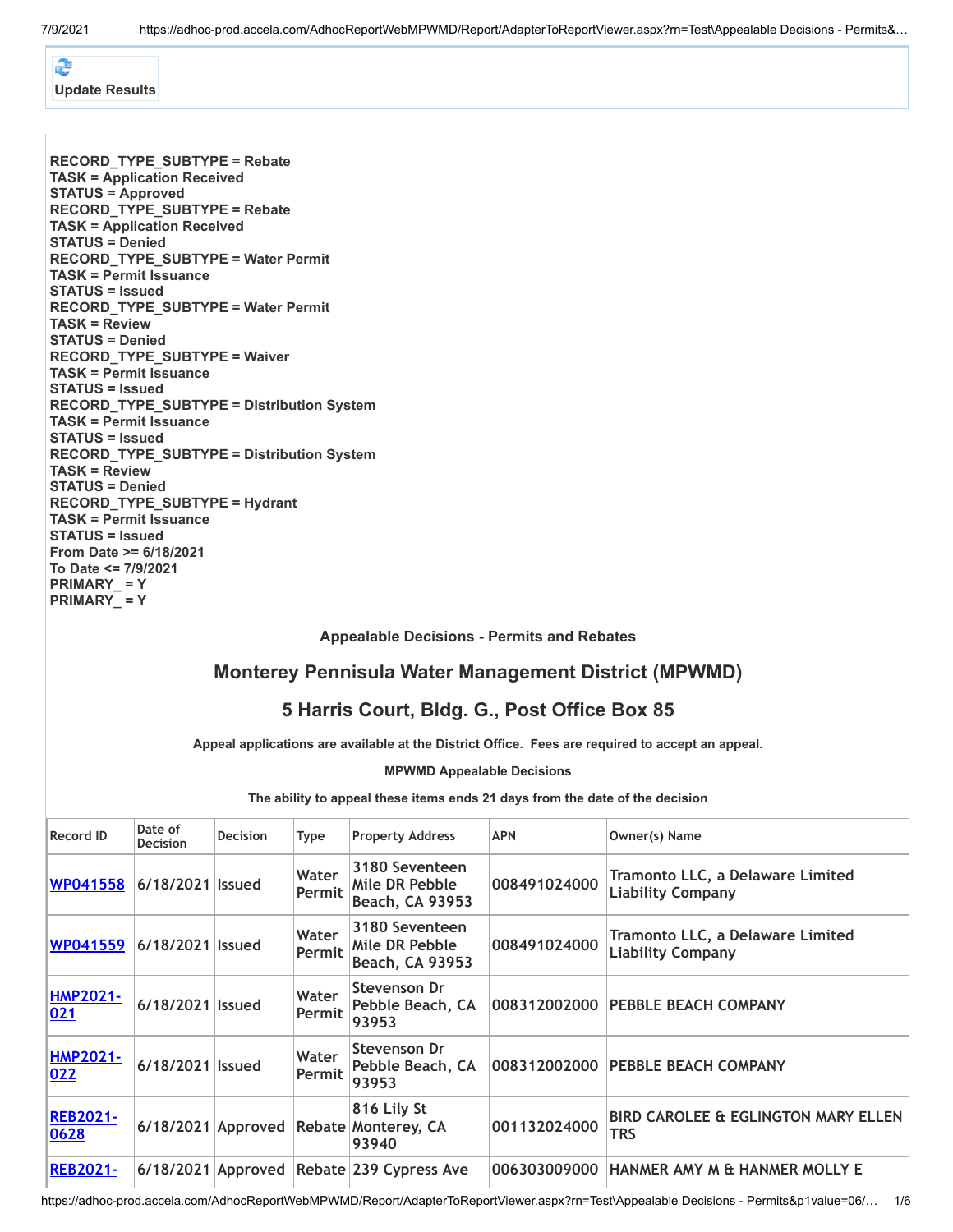| 0629                      |                    |                      |                 | Pacific Grove, CA<br>93950                                               |              |                                                                                                                                                             |
|---------------------------|--------------------|----------------------|-----------------|--------------------------------------------------------------------------|--------------|-------------------------------------------------------------------------------------------------------------------------------------------------------------|
| WP041568                  | 6/21/2021   Issued |                      | Water<br>Permit | 118 Forest Ave<br>Pacific Grove, CA<br>939502620                         | 006156022000 | <b>Thankful Hart Trust</b>                                                                                                                                  |
| WP041583                  | 6/21/2021   Issued |                      | Water<br>Permit | 1301 Darwin ST<br>Seaside, CA<br>93955                                   | 012291028000 | John Tarantino                                                                                                                                              |
| WP041584 6/21/2021 Issued |                    |                      | Water<br>Permit | 1382 Sonoma AV<br>Seaside, CA<br>93955                                   | 012284002000 | John M. Tarantino                                                                                                                                           |
| WP041586 6/21/2021 Issued |                    |                      | Water           | 181 Van Ess WY<br>Permit Carmel, CA 93923                                | 241311034000 | The Michael and Jeanne Adams Trust                                                                                                                          |
| WP040617-<br><u>1</u>     | 6/21/2021   Issued |                      | Water           | 5 La Pradera<br>Permit Carmel, CA 93923                                  | 103151012000 | <b>Harwell-Bading Trust</b>                                                                                                                                 |
| <b>REB2021-</b><br>0630   |                    | $6/21/2021$ Approved |                 | 1401 Via Isola<br>Rebate Monterey, CA<br>93940                           | 013272004000 | <b>DIAZ DEAN S TR ET AL</b>                                                                                                                                 |
| <b>REB2021-</b><br>0631   |                    |                      |                 | 4122 El Bosque Dr<br>6/21/2021 Approved Rebate Pebble Beach, CA<br>93923 | 008081006000 | <b>PLATT RICHARD L JR &amp; SUSAN J</b>                                                                                                                     |
| <b>REB2021-</b><br>0632   |                    | 6/21/2021 Approved   |                 | 24348 San Juan<br>Rebate Rd Carmel, CA<br>93923                          | 009011003000 | ZOTOVICH RALPH S & CHRISTINE A (COM<br>PROP)                                                                                                                |
| <b>REB2021-</b><br>0642   | 6/22/2021 Denied   |                      |                 | 1470 Siler Ln LN<br>Rebate Seaside, CA<br>93955                          | 012421047000 | DONNEGAN RICHARD & MARYLOU E TRS                                                                                                                            |
| <b>REB2021-</b><br>0641   |                    | $6/22/2021$ Approved | Rebate          | 51 Crandall Rd<br>Monterey, 93940                                        | 014041021000 | DOYLE JAMES D & CAROLYN A REYNOLDS<br><b>TRS</b>                                                                                                            |
| <b>MP282</b>              | 6/22/2021   Issued |                      |                 | 2471 San Antonio<br>Waiver Avenue Carmel,<br>CA 93923                    | 009412009000 | The Cheryl Leigh Assemi Revocable Trust                                                                                                                     |
| <b>REB2021-</b><br>0638   | 6/22/2021 Denied   |                      |                 | 62 Paso Hondo<br>Rebate Carmel Valley, CA<br>93924                       |              | 189251018000 SOUZA BARBARA F ET AL                                                                                                                          |
| <b>REB2021-</b><br>0637   |                    |                      |                 | 26075 Dougherty<br>6/22/2021 Approved Rebate PI Carmel, CA<br>93923      | 015291007000 | LAGIER JACK E & LAGIER JOCELYN L TRS                                                                                                                        |
| <b>REB2021-</b><br>0636   |                    | 6/22/2021 Approved   | Rebate          | 820 Casanova Ave<br>#61 Monterey, CA                                     | 013254005000 | DOORNIK ALBERT BRIAN & DONNA FATOR<br>TRS                                                                                                                   |
| <b>REB2021-</b><br>0635   | 6/22/2021 Approved |                      |                 | 801 Arlington Pl<br>Rebate Del Rey Oaks, CA<br>93940                     | 012561013000 | <b>MILLER ROBERT</b>                                                                                                                                        |
| <b>REB2021-</b><br>0634   | 6/22/2021 Approved |                      |                 | 410 Pine Ave #A<br>Rebate Pacific Grove, CA<br>93950                     | 006269006000 | O'MALLEY EDWARD & TIMI TRS                                                                                                                                  |
| <u>WP041582</u>           | 6/22/2021 Issued   |                      | Water<br>Permit | 3152 Spruance RD<br>Pebble Beach, CA<br>93953                            | 008501006000 | The David and Jean Stivers Family Trust<br>dated May 17, 2001                                                                                               |
| WP041186-<br><u>1</u>     | 6/22/2021   Issued |                      | Water<br>Permit | 27212 Prado Del<br>Sol Carmel, CA<br>93923                               | 169211038000 | The Komar Family Trust dated September<br>8, 1995                                                                                                           |
| <b>WP041544</b>           | 6/22/2021   Issued |                      | Water<br>Permit | 3202 Del Ciervo<br>RD Pebble Beach,<br>CA 93953                          | 008361029000 | The Pamela Jill Wetton 2016 Irrevocable<br>Gift Trust dated November 4, 2016 and<br>The Todd Kinosian 2016 Irrevocable Gift<br>Trust dated November 4, 2016 |
|                           |                    |                      |                 |                                                                          |              |                                                                                                                                                             |

https://adhoc-prod.accela.com/AdhocReportWebMPWMD/Report/AdapterToReportViewer.aspx?rn=Test\Appealable Decisions - Permits&p1value=06/… 2/6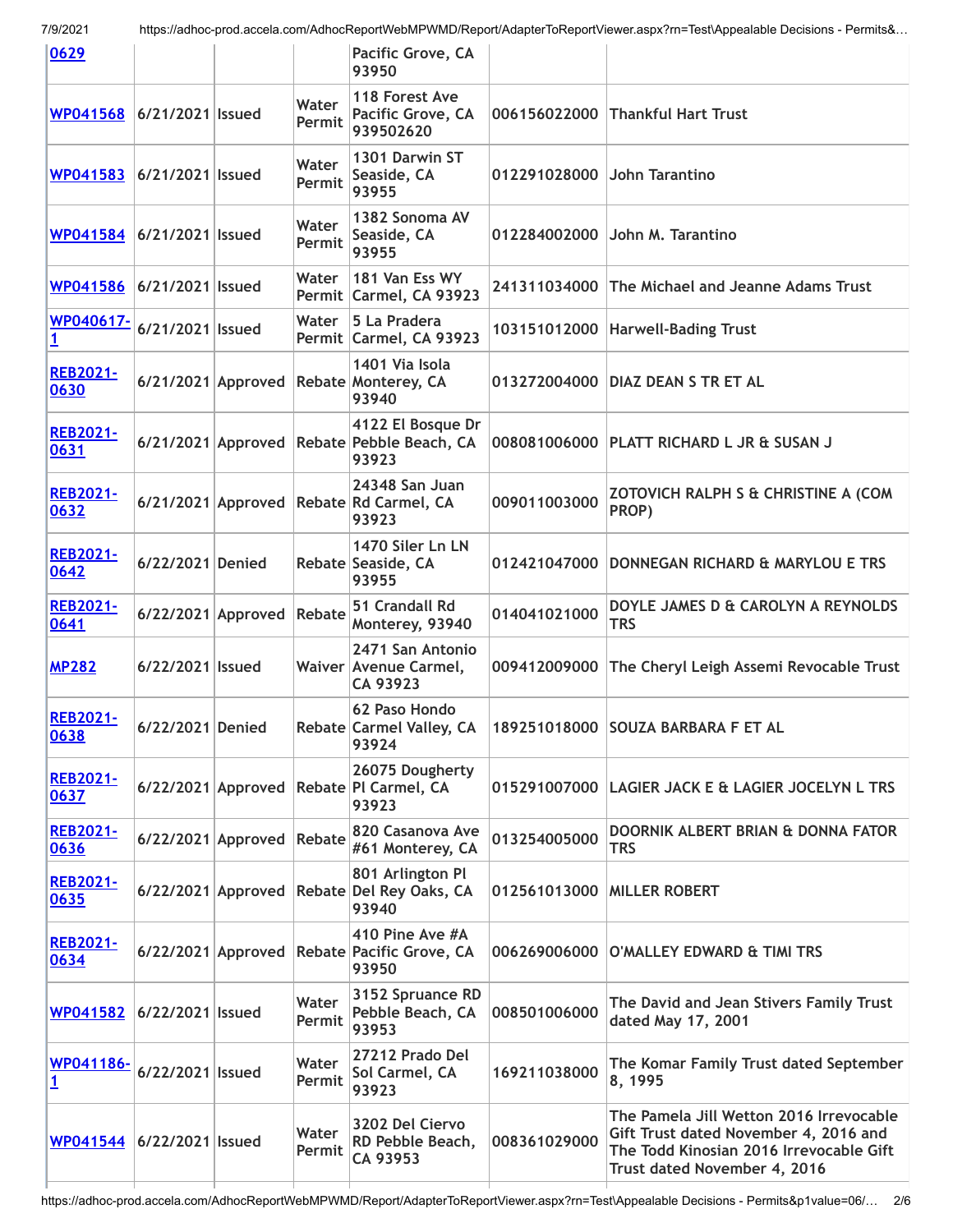| WP041507 6/23/2021 Issued  |                    |                    | Water           | 1721 Lowell<br>Permit Street Seaside, CA<br>93955-3813                   | 012753031000 Jose Oseguera |                                                                           |
|----------------------------|--------------------|--------------------|-----------------|--------------------------------------------------------------------------|----------------------------|---------------------------------------------------------------------------|
| <b>MP283</b>               | 6/23/2021 Issued   |                    | <b>Waiver</b>   | 2755 Ribera Road<br><b>Carmel, CA 93923</b>                              | 243031016000               | Bayside Plaza, a California General<br>Partnership                        |
| WP041550                   | 6/24/2021   Issued |                    | Water<br>Permit | <b>635 Hamilton Ave</b><br>Seaside, CA<br>93955-4815                     | 011331013000               | Michael P. & Shannon C. McCann                                            |
| WP35548-1 6/24/2021 Issued |                    |                    | Water           | 404 Grove Acre<br>Avenue Pacific<br>Permit Grove, CA 93950-<br>3809      |                            | 006421026000 Richard F. Llantero & Leslie Llantero                        |
| WP041581                   | 6/24/2021   Issued |                    | Water<br>Permit | 34 Spanish Bay CIR<br>Pebble Beach, CA<br>93953                          |                            | 007092034000   Mathew Drury and Katherine Drury                           |
| WP041595                   | 6/24/2021   Issued |                    | Water           | 367 Junipero<br><b>Avenue Pacific</b><br>Permit Grove, CA 93950-<br>4542 | 006533006000               | The J and C Angeli Revocable Living<br><b>Trust</b>                       |
| <b>REB2021-</b><br>0644    |                    |                    |                 | 232 Wood St<br>6/24/2021 Approved Rebate Pacific Grove, CA<br>93950      | 006324003000               | SELTZER MICHAEL DAVID & DRAINUDEL<br><b>CAROL</b>                         |
| <b>REB2021-</b><br>0645    |                    |                    |                 | 1080 Laurel Ln<br>6/24/2021 Approved Rebate Pebble Beach, CA<br>93953    | 007162006000               | <b>DUFAULT JULIE CHRISTINE</b>                                            |
| WP040101-<br><u>1</u>      | 6/24/2021   Issued |                    | Water<br>Permit | 1162 The Dunes<br>Pebble Beach, CA<br>93955                              | 008023023000               | <b>Diggy Puar</b>                                                         |
| <b>REB2021-</b><br>0164    |                    |                    |                 | 1085 Johnson St<br>6/25/2021 Approved Rebate Monterey, CA<br>93940       |                            | 001334016000 LITTLE WILLIAM A TR                                          |
| <b>WP041572</b>            | 6/25/2021   Issued |                    | Water<br>Permit | 601 Lighthouse<br>Avenue Monterey,<br>CA 93940-1007                      | 001066007000               | Richard V. Sagin, Peter J. Taormina, Paul<br>B. Bruno, and James B. Bruno |
| WP041589                   | 6/25/2021   Issued |                    | Water<br>Permit | 74 Paso Hondo #A<br><b>Carmel Valley, CA</b><br>93924-9646               | 189251019000               | Paul Peter Chetirkin & Toni-Lynn<br><b>Chetirkin</b>                      |
| WP036732-<br><u>3</u>      | 6/25/2021   Issued |                    | Water<br>Permit | 710 Tesoro RD<br>Monterey, CA<br>93940                                   | 173074023000               | The Richard S. Quaglia Family Trust dated<br>July 23, 1981                |
| WP041593                   | 6/25/2021   Issued |                    | Water<br>Permit | 1031 Rodeo Road<br>Pebble Beach, CA<br>93953-2744                        | 007322005000               | The Teh 2006 Family Trust, May 23,<br>2006                                |
| <b>WP041594</b>            | 6/25/2021 Issued   |                    | Water<br>Permit | 1031 Rodeo Road<br>Pebble Beach, CA<br>93953-2744                        | 007322005000               | The Teh 2006 Family Trust, May 23,<br>2006                                |
| WP041602                   | 6/25/2021   Issued |                    | Water<br>Permit | 919 Via Verde Del<br>Rey Oaks, CA<br>93940-5623                          | 012542003000               | Jeffrey P. Ernest & Whitney P. Ernest                                     |
| <b>REB2021-</b><br>0648    | 6/25/2021 Denied   |                    |                 | 1381 Military Ave.<br>Rebate #A & #B Seaside,<br>CA 93955                |                            | 011031011000 BELLUOMINI DONNA C TR                                        |
| <b>REB2021-</b><br>0649    |                    | 6/25/2021 Approved |                 | 641 Toyon Dr<br><b>Rebate Monterey, CA</b><br>93940                      | 014014002000               | JOHNSON LARON M & SANDWEISS<br><b>DEBORAH A</b>                           |
| <b>REB2021-</b><br>0650    |                    |                    |                 | 6/25/2021 Approved Rebate 33 Deer Forest Dr<br>Monterey, CA              | 101301007000               | <b>BENNETT JOANNE L TR</b>                                                |

https://adhoc-prod.accela.com/AdhocReportWebMPWMD/Report/AdapterToReportViewer.aspx?rn=Test\Appealable Decisions - Permits&p1value=06/… 3/6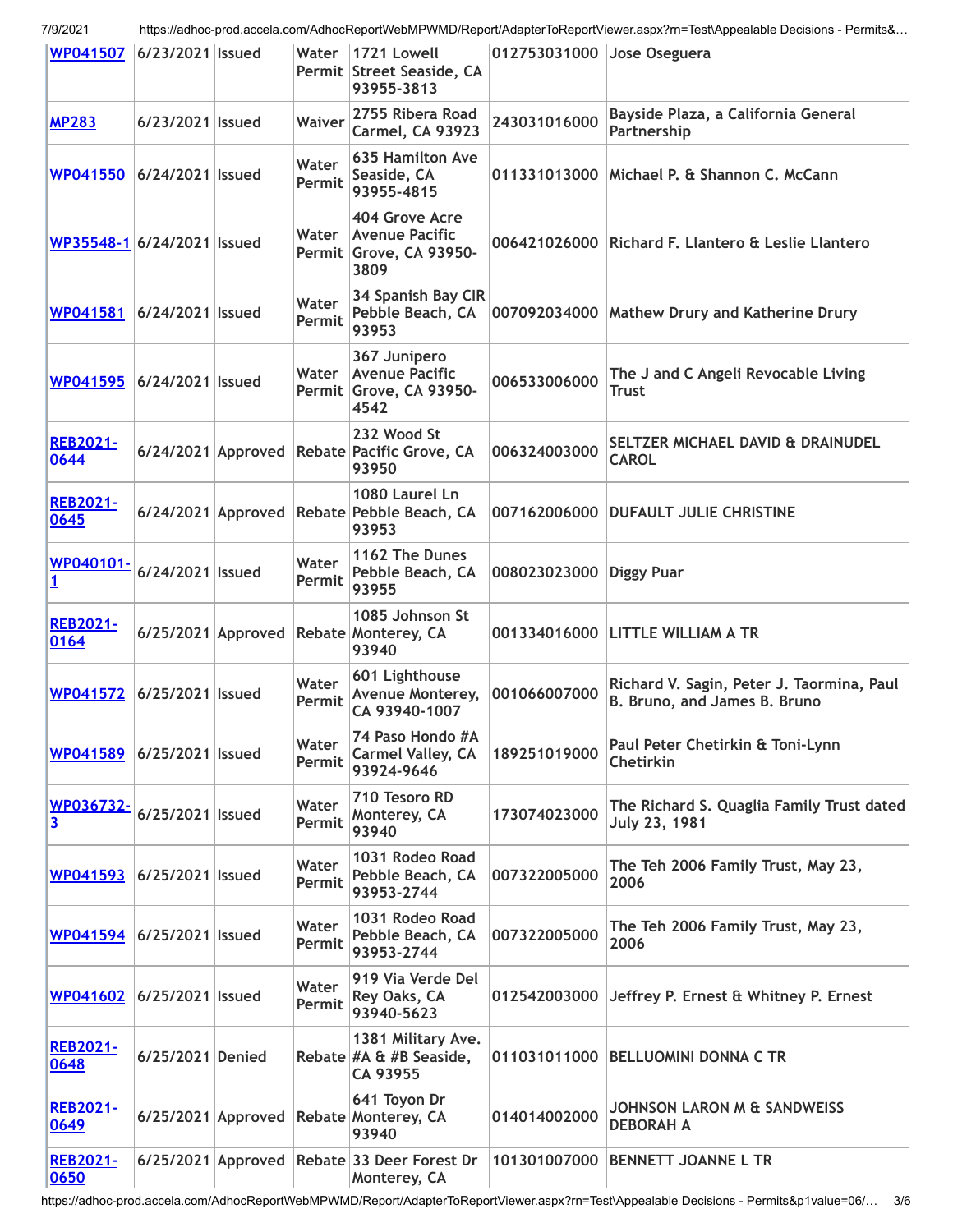|                         |                      |                    |                 | 93940                                                                 |              |                                                              |
|-------------------------|----------------------|--------------------|-----------------|-----------------------------------------------------------------------|--------------|--------------------------------------------------------------|
| <b>REB2021-</b><br>0654 |                      | 6/28/2021 Approved | Rebate          | 27650 Schulte Rd<br>Carmel, CA 93923                                  | 416022003000 | DELAHANTY GARY & MC CLUSKEY<br><b>MELISSA</b>                |
| <b>REB2021-</b><br>0659 | 6/28/2021 Denied     |                    |                 | 2002 MAJELLA RD<br>Rebate PEBBLE BEACH, CA 007161011000<br>93953      |              | PARIKH KAMLESH & BHAVNA                                      |
| <b>MP284</b>            | 6/29/2021 Issued     |                    |                 | 1186 Salinas HWY<br>Waiver Monterey, CA<br>93940                      | 101211017000 | William F. De Lap                                            |
| <b>WP041506</b>         | 6/29/2021   Issued   |                    | Water<br>Permit | 542 Pine Avenue<br>Pacific Grove, CA<br>93950-3443                    | 006287003000 | The Neil Williams Trust dated May 6,<br>2004                 |
| WP041438                | 6/29/2021   Issued   |                    | Water<br>Permit | 665 Elm Avenue<br>Seaside, CA<br>93955-4217                           | 011296011000 | Elaura N. Nevares and Jennifer J.<br><b>McPhail-Hastings</b> |
| WP041596                | 6/30/2021   Issued   |                    | Water<br>Permit | <b>1770 Flores Street</b><br>Seaside, CA<br>93955-3965                | 012797005000 | Jason M. Gordo & Tracy S. Gordo                              |
| <b>WP041598</b>         | 6/30/2021   Issued   |                    | Water<br>Permit | 239 Cypress AV<br>Pacific Grove, CA<br>93950                          | 006303009000 | David T. Clark and Allison J. Clark                          |
| WP041599                | 6/30/2021   Issued   |                    | Water<br>Permit | 855 Maple ST<br>Pacific Grove, CA<br>93950                            | 006634044000 | The Fredella Stewart Living Trust and<br><b>Kacy Carr</b>    |
| <b>WP041600</b>         | 6/30/2021   Issued   |                    | Water<br>Permit | Torres St, 4 North<br>East of 8th Ave ST<br>Carmel, CA 93923          | 010082010000 | The Duhring Family Trust, dated January<br>6, 1994           |
| <b>WP041609</b>         | 6/30/2021   Issued   |                    | Water<br>Permit | 3334 Seventeen<br>Mile Drive Pebble<br>Beach, CA 93953                | 008423017000 | The Green Family Trust dated February<br>24, 2004            |
| WP041611                | 6/30/2021   Issued   |                    | Water<br>Permit | 3334 Seventeen<br>Mile Drive Pebble<br>Beach, CA 93953                | 008423017000 | The Green Family Trust dated February<br>24, 2004            |
| <b>REB2021-</b><br>0660 |                      |                    |                 | 580 Irving Ave. #2<br>6/30/2021 Approved Rebate Monterey, CA<br>93940 |              | 001082017000 CARNAZZO SANDRA CASS TR ET AL                   |
| <b>REB2021-</b><br>0662 | $6/30/2021$ Approved |                    |                 | 87 Via Del Rey<br>Rebate Monterey, CA<br>93940                        | 001302003000 | <b>HAYDEN EUGENE &amp; LAURA C</b>                           |
| <b>REB2021-</b><br>0663 | 6/30/2021 Denied     |                    |                 | 844 Pacific St<br>Rebate Monterey, CA<br>93940                        | 001602003000 | <b>BARRERAS MATTHEW &amp; DAWN</b>                           |
| <b>WP041578</b>         | 7/1/2021             | <b>Issued</b>      | Water<br>Permit | 27615 Selfridge<br>LN Carmel, CA<br>93924                             | 169121010000 | Kelly Dyer and Mitsuko Nishiyama                             |
| <b>WP041606</b>         | 7/1/2021             | <b>Issued</b>      | Water<br>Permit | <b>Monte Verde 2 NE</b><br>of Santa Lucia ST<br>Carmel, CA 93923      | 010173020000 | The Minoo and Hoss Trust of December<br>19, 2018             |
| WP041607                | 7/1/2021             | <b>Issued</b>      | Water<br>Permit | <b>MONTE VERDE ST</b><br>CARMEL, CA<br>93923                          | 010173020000 | The Minoo and Hoss Trust of December<br>19, 2018             |
| <b>WP041608</b>         | 7/1/2021             | <b>Issued</b>      | Water<br>Permit | 4095 Sunset LN<br>Pebble Beach, CA<br>93953                           | 008122013000 | Kelli C. Coffey and Thomas G. Coffey                         |
| <b>REB2021-</b><br>0664 | 7/1/2021             | Approved           |                 | Rebate 400 Mar Vista Dr.<br>#18 Monterey, CA                          | 001959018000 | <b>FRIES CAROLYN D TR</b>                                    |

https://adhoc-prod.accela.com/AdhocReportWebMPWMD/Report/AdapterToReportViewer.aspx?rn=Test\Appealable Decisions - Permits&p1value=06/… 4/6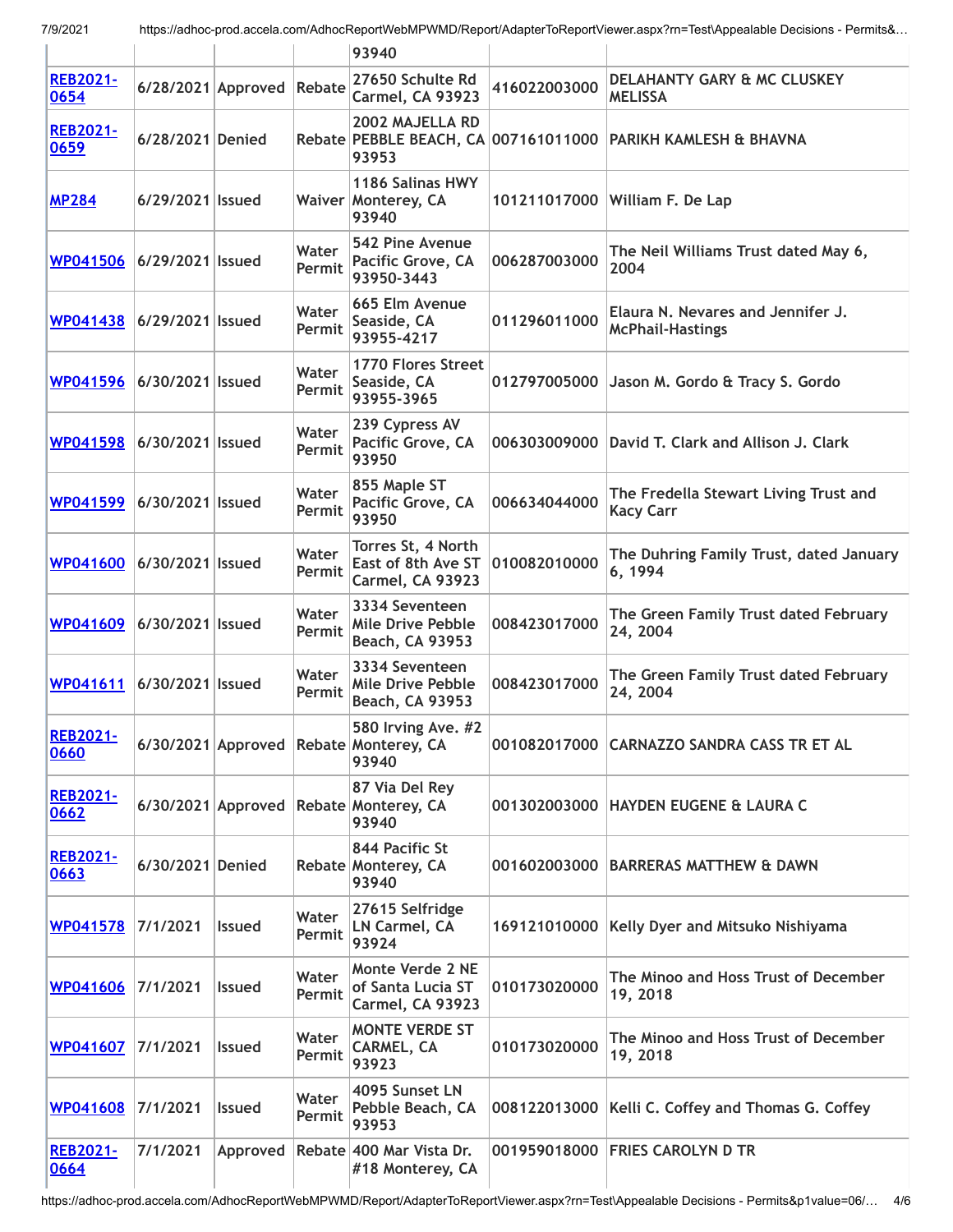|                         |          |               |                 | 93940                                                             |              |                                                                     |
|-------------------------|----------|---------------|-----------------|-------------------------------------------------------------------|--------------|---------------------------------------------------------------------|
| <b>REB2021-</b><br>0665 | 7/1/2021 | Approved      | Rebate          | 508 Park St Pacific<br><b>Grove, CA 93950</b>                     | 006465003000 | CHRISTIAN JOHN D & JO ANNE CHRISTIAN<br><b>TRS</b>                  |
| <b>REB2021-</b><br>0666 | 7/1/2021 | Approved      |                 | 4130 Sunset Ln<br>Rebate Pebble Beach, CA<br>93953                | 008083006000 | <b>GREEN ADAM K TR</b>                                              |
| <b>REB2021-</b><br>0667 | 7/1/2021 | Approved      |                 | 2452 Bay View<br>Rebate Ave Carmel, CA<br>93923                   | 009412021000 | PILEGAARD ERIK N & KRISTEN A TRS                                    |
| <b>REB2021-</b><br>0670 | 7/1/2021 | Approved      |                 | 1067 Alameda St<br><b>Rebate Monterey, CA</b><br>93940            | 001487006000 | <b>COPELAND ALEXIS &amp; VICKI TRS</b>                              |
| <b>REB2021-</b><br>0675 | 7/2/2021 |               |                 | 8 Forest Rise Pl<br>Approved   Rebate   Monterey, CA<br>93940     | 014062024000 | <b>CUNNINGHAM TIMOTHY &amp; WENDA</b><br><b>CUNNINGHAM TRS</b>      |
| <b>REB2021-</b><br>0674 | 7/2/2021 | Approved      |                 | 761 Toyon Dr<br>Rebate Monterey, CA<br>93940                      | 014015004000 | <b>SELIN INGRID TR</b>                                              |
| <b>REB2021-</b><br>0673 | 7/2/2021 | Approved      |                 | 1876 Harding St<br>Rebate Seaside, CA<br>93955                    | 012843003000 | <b>SCHOLIS ZOYA &amp; VICKERS EARL TRS</b>                          |
| <b>REB2021-</b><br>0672 | 7/2/2021 | Approved      |                 | 24 Carlton Dr Del<br><b>Rebate Rey Oaks, CA</b><br>93940          | 012581012000 | VANDERZWAAN JIM W & JERI E TRS                                      |
| WP041576                | 7/2/2021 | <b>Issued</b> | Water<br>Permit | <b>Camino Real, 5 SW</b><br>of 13th Street<br>Carmel, CA 93921    | 010284004000 | The TCF Trust, dated November 7, 1991                               |
| WP041541                | 7/2/2021 | <b>Issued</b> | Water<br>Permit | 26185 Dolores<br><b>Street Carmel, CA</b><br>93923-9247           | 009382019000 | The Dyanne and Kevin Howley Trust<br>dated March 6, 2009            |
| WP041530                | 7/2/2021 | <b>Issued</b> | Water<br>Permit | 1487 Kimball<br>Avenue Seaside,<br>CA 93955-6036                  | 012402070000 | The Chung and Hwang Living Trust dated<br>October 16, 2020          |
| <b>REB2021-</b><br>0519 | 7/6/2021 |               |                 | 1108 Lincoln Ave<br>Approved Rebate Pacific Grove, CA<br>93950    |              | 007581025000 MURPHY JEROME L TR ET AL                               |
| WP17464-1 7/6/2021      |          | <b>Issued</b> | Water<br>Permit | 1108 Lincoln<br><b>Avenue Pacific</b><br><b>Grove, CA 93950</b>   | 007581025000 | Jerome Murphy                                                       |
| <b>REB2021-</b><br>0678 | 7/6/2021 | <b>Denied</b> |                 | 24465 Vereda Del<br>Rebate Arroyo Salinas, CA<br>93908            | 161622007000 | <b>RANNO DOUGLAS J &amp; TRACY L</b>                                |
| <b>REB2021-</b><br>0679 | 7/6/2021 | <b>Denied</b> |                 | 3721 Raymond<br>Rebate Way Carmel, CA<br>93921                    | 103121005000 | <b>GEISEN DONEL M &amp; BARBARA L TRS</b>                           |
| WP040352                | 7/7/2021 | <b>Issued</b> | Water<br>Permit | 1031 Shell AV<br>Pacific Grove, CA<br>93950                       | 006026016000 | Trinity Properties, LLC, a Utah Limited<br><b>Liability Company</b> |
| <b>WP041466</b>         | 7/7/2021 | <b>Issued</b> | Water<br>Permit | 671 Alice Street<br>Monterey, CA<br>93940-2001                    | 001165004000 | Karen E. Brown                                                      |
| <b>REB2021-</b><br>0559 | 7/7/2021 | Approved      |                 | 25545 Hidden<br>Rebate Mesa Rd Monterey, 416193003000<br>CA 93940 |              | <b>GLOVER NEAL T TR</b>                                             |
| WP041579                | 7/7/2021 | <b>Issued</b> | Water           | 1315 David AV<br>Permit   Pacific Grove, CA                       | 007571011000 | <b>Magnus Hagebris and Yin Wei</b>                                  |

https://adhoc-prod.accela.com/AdhocReportWebMPWMD/Report/AdapterToReportViewer.aspx?rn=Test\Appealable Decisions - Permits&p1value=06/… 5/6